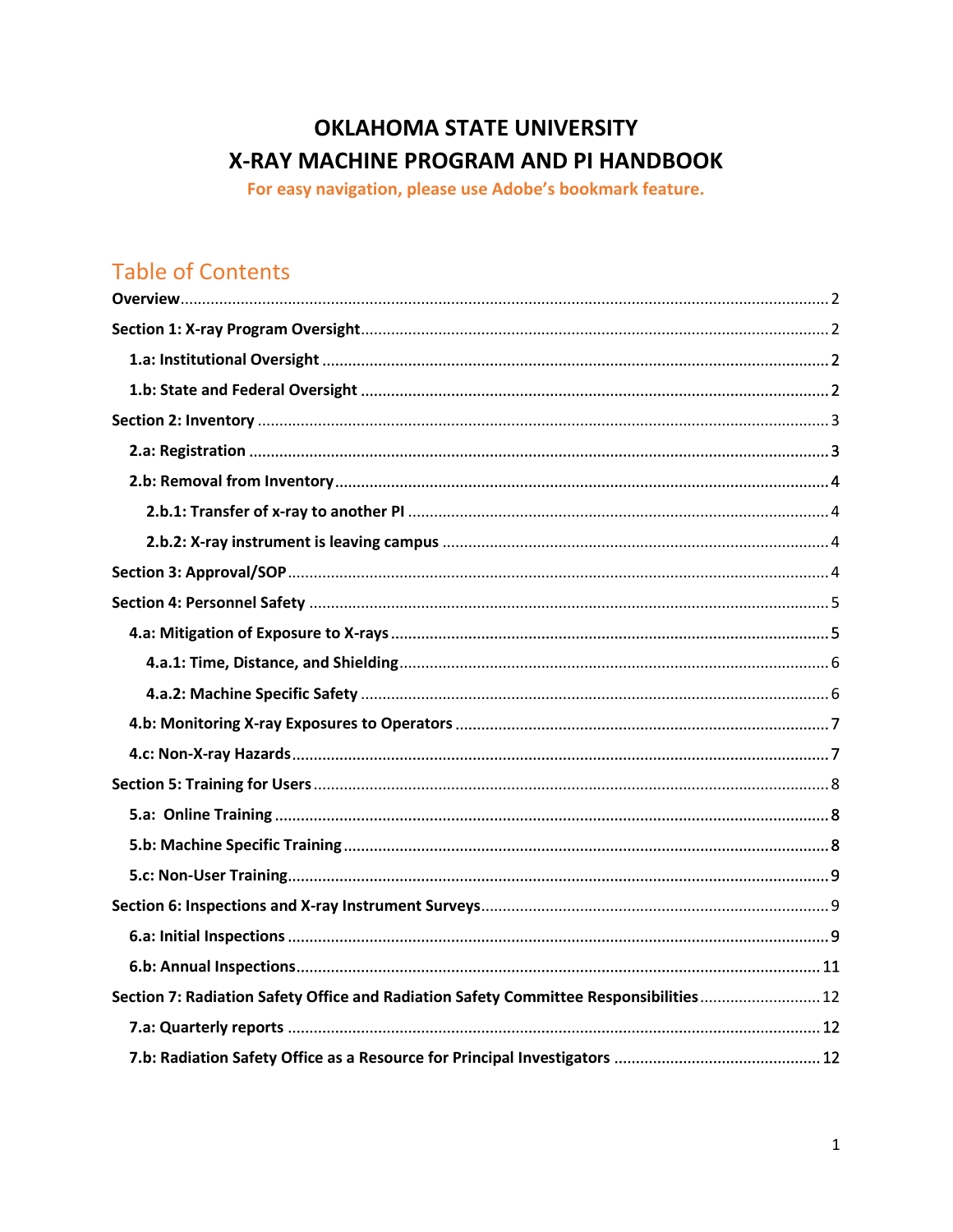## <span id="page-1-0"></span>**Overview**

Researchers on the Oklahoma State University (OSU) -Stillwater and OSU-Tulsa campuses who use x-ray producing machines for research must adhere to applicable federal and state regulations and institutional policies. Refer to OSU's [Institutional Radiation Safety Policy](https://stillwater.sharepoint.okstate.edu/Policies/Shared%20Documents/Institutional%20Radiation%20Safety.pdf) and the [Radiation Safety](http://compliance.okstate.edu/rso/rso-index) website for specific regulatory links and additional guidance.

This guide is designed to outline the responsibilities of x-ray Principal Investigators (PIs) and assist in helping them design their projects and research while maintaining compliance with safety regulations and best practices.

This guide is **not** intended for those who use x-ray equipment for diagnostic or therapeutic purposes or those specifically exempted from regulation. See OSU's [Institutional Radiation Safety Policy](https://stillwater.sharepoint.okstate.edu/Policies/Shared%20Documents/Institutional%20Radiation%20Safety.pdf) or contact the RSO for more information on these machines.

Radiation Safety personnel will periodically update this handbook and linked documents. *We strongly recommend that you bookmark this handbook in your browser as opposed to printing it.*

## <span id="page-1-1"></span>**Section 1: X-ray Program Oversight**

## <span id="page-1-2"></span>**1.a: Institutional Oversight**

All x-ray producing machines used for research or analytical purposes on the OSU-Stillwater and OSU-Tulsa campuses must have approval on file in the Radiation Safety Office. The Radiation Safety Office is located in the Office o[f University Research Compliance](http://compliance.okstate.edu/) (URC). URC is under the purview of the Vice President for Research (VPR).

The Radiation Safety Office is overseen by the Radiation Safety Officer (RSO), who is tasked with ensuring the safety of OSU faculty, staff, and students, as well as members of the general public, while enabling a variety of research activities involving the use of x-rays on the referenced OSU campuses.

**[Radiation Safety Office Personnel Contact Information](http://compliance.okstate.edu/rso/rso-contacts)** can be found on OSU's [Radiation Safety website](http://compliance.okstate.edu/rso/rso-index)

#### <span id="page-1-3"></span>**1.b: State and Federal Oversight**

The Oklahoma Department of Environmental Quality (ODEQ) issues permits for analytical and industrial x-ray producing machines to entities or individuals who use them within the state. The ODEQ may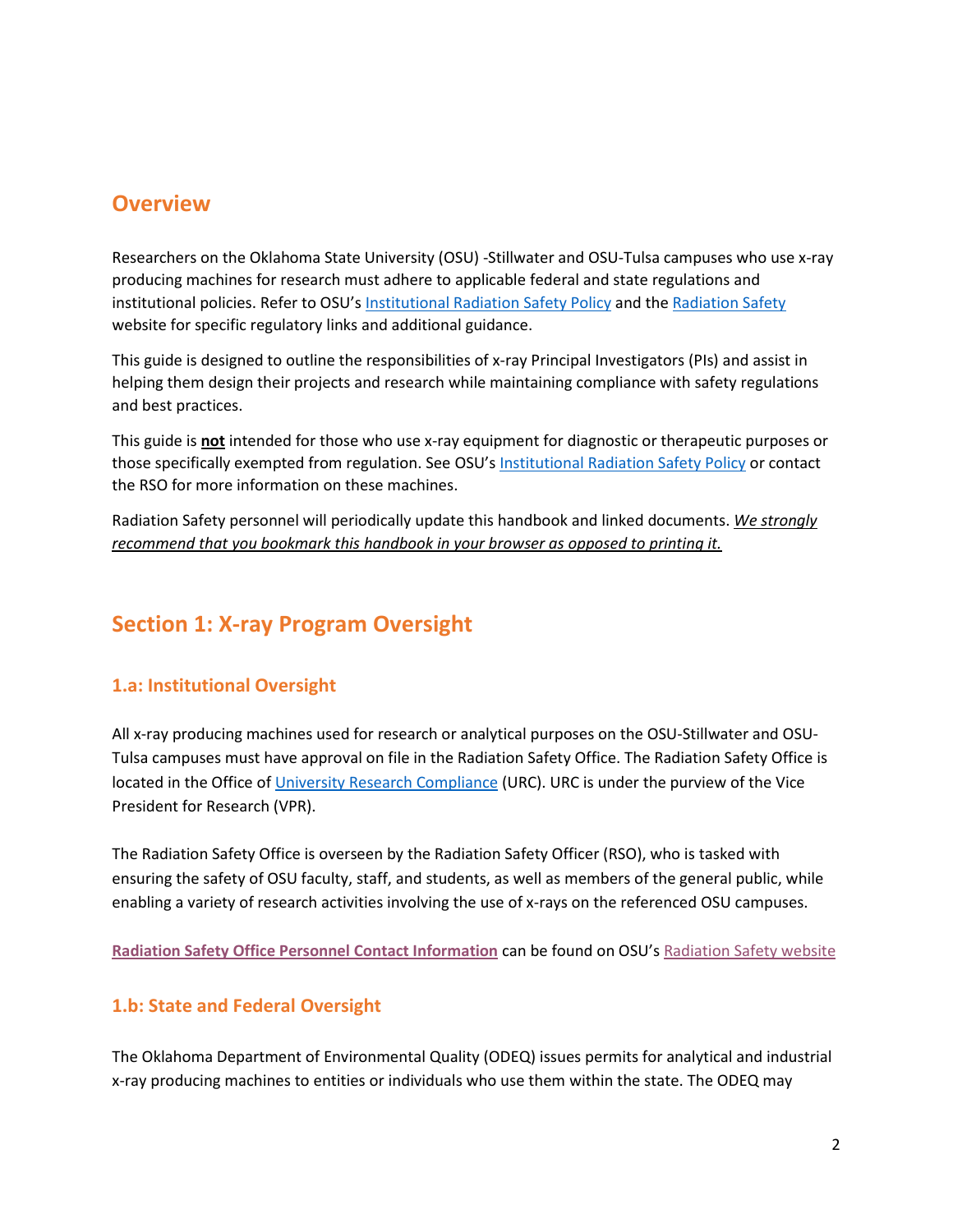incorporate by reference Nuclear Regulatory Commission (NRC) regulations into Oklahoma Radiation Management Rules.

State Regulations: ODEQ-Oklahoma Administrative Code (OAC) 252:410 Federal Regulations: Code of Federal Regulations (CFR); [10 CFR](http://www.nrc.gov/reading-rm/doc-collections/cfr/) Parts 19, 20, and 30-33

## <span id="page-2-0"></span>**Section 2: Inventory**

It is the PI's responsibility to ensure that the Radiation Safety Office has adequate time to register his/her x-ray producing machine(s) with ODEQ. Additionally, the PI must ensure that x-ray equipment is properly removed from his/her inventory prior to transfer or disposal. Inventory verification by Radiation Safety personnel is part of each annual inspection. PIs are required to verify their inventory on a quarterly basis via the quarterly reports provided to them by the Radiation Safety Office.

## <span id="page-2-1"></span>**2.a: Registration**

All x-ray producing machines that are subject to ODEQ regulations must be registered with the state in a timely fashion. OSU currently has two x-ray permits issued by ODEQ, one for the Stillwater campus and one for the Tulsa campus. These permits require that OSU, via the Radiation Safety Office, keep a current inventory of all x-ray units in use for each permit and provide a copy to ODEQ whenever that inventory changes. By regulation, the Radiation Safety Office has thirty days from the date of delivery of a new x-ray unit to report the change in inventory to ODEQ.

**PIs are strongly encouraged to notify the Radiation Safety Office well in advance of planning to purchase a new x-ray producing machine.** There are a number of important items that will need to be addressed before the instrument can be put into use, some of which can be done prior to the instrument arriving. This can reduce, or in some cases eliminate, any delay in the use of the instrument, which may be needed in order to satisfy training (see Section 5), authorization (see Section 3), and facility inspection (see Section 6) requirements.

Some instruments may produce x-rays that are either incidental to their function (e.g. electron microscopes) or are designed in such a way that escape of x-rays from the unit is highly improbable (e.g. x-ray photoelectron spectroscopy systems). These instruments must still be reported to the Radiation Safety Office, and the RSO will determine if they need to be registered with ODEQ.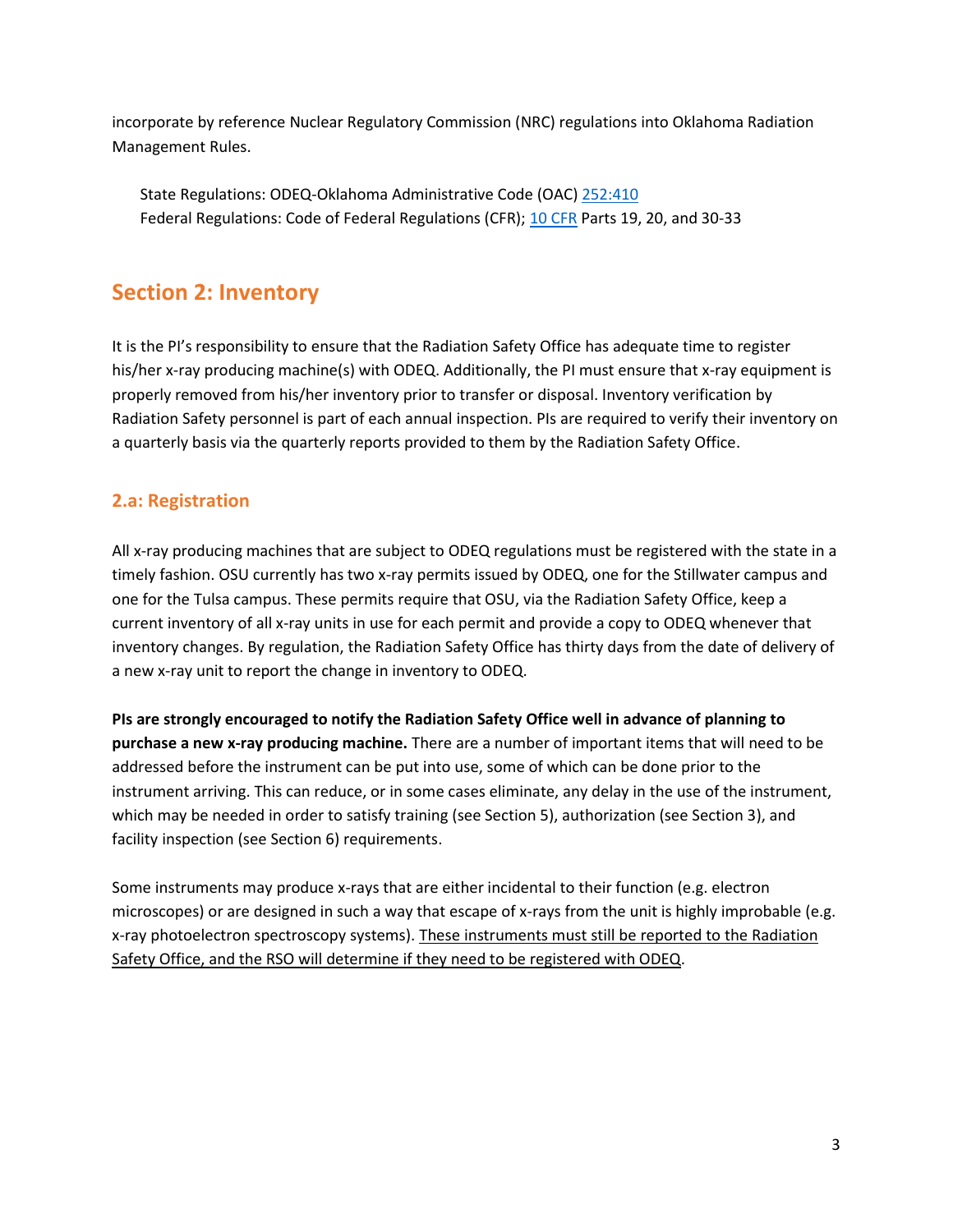#### <span id="page-3-0"></span>**2.b: Removal from Inventory**

PIs must notify the Radiation Safety Office when an x-ray instrument is being removed from their permit. The Radiation Safety Office will need to update the campus x-ray inventory on file with ODEQ if the instrument will no longer be on campus.

#### <span id="page-3-1"></span>**2.b.1: Transfer of x-ray to another PI**

In most cases, when PIs leave the university their x-ray instruments remain on campus. When this occurs, the Radiation Safety Office must be notified so that another PI can be identified to take responsibility for the x-ray machine. It is always best to notify the Radiation Safety Office of such events as soon as possible to give the Radiation Safety Office enough time to work with the new PI and ensure that all training and regulatory requirements are met. **Any x-ray instrument for which a trained PI has not been identified or for which an application of use has not been approved will be locked out by the Radiation Safety Office until all requirements have been met.**

#### <span id="page-3-2"></span>**2.b.2: X-ray instrument is leaving campus**

The PI must notify the Radiation Safety Office when his/her instrument will leave the OSU campus for any reason. *Radiation Safety personnel will always need to notify ODEQ when an instrument needs to be removed from the campus' x-ray permit*, but additional action may be required for the following scenarios:

- **PI is leaving OSU and taking x-ray instrument to new location:** The Radiation Safety Office will need to notify the receiving institution that they will need to register the x-ray machine with their regulatory agency.
- **PI is trading in x-ray instrument for a newer model:** Additional requirements will need to be determined on a case-by-case basis.
- **PI is sending the x-ray instrument to surplus:** The Radiation Safety Office will need to disable the x-ray instrument and post notification labels on it to instruct the buyer that he/she may need to register it if it is repaired after purchase.

## <span id="page-3-3"></span>**Section 3: Approval/SOP**

Any x-ray instrument that is used on the OSU-Stillwater campus or OSU-Tulsa campus must have current authorization for use on file in the Radiation Safety Office. PIs begin the process of obtaining authorization by submitting an [application for x-ray use](http://compliance.okstate.edu/sites/default/files/rso_docs/X-ray%20Use%20Application.pdf) to the Radiation Safety Office. Authorizations must be renewed every three years.

Information required in the application includes, but is not limited to, the following: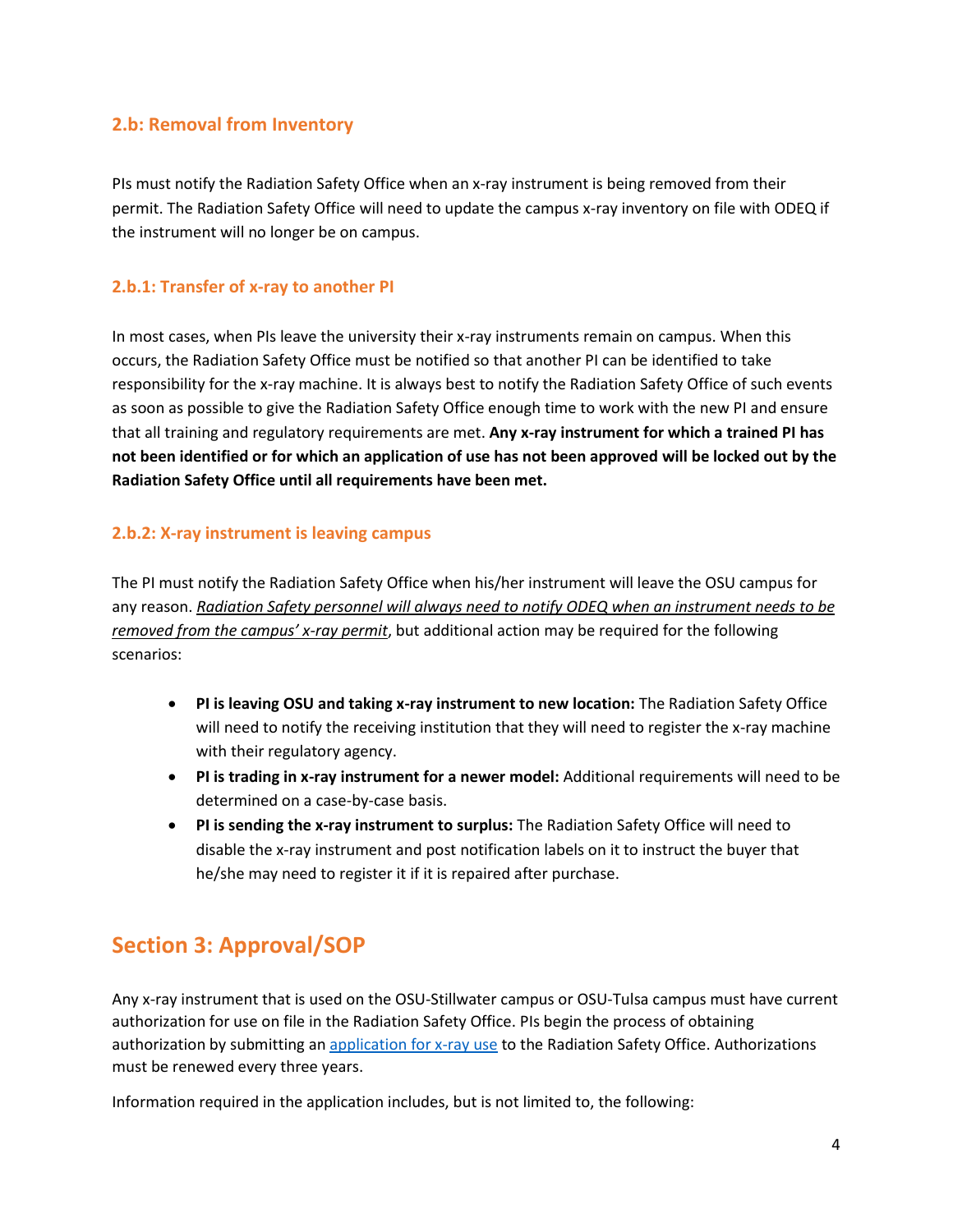- Model, serial number, and maximum power capabilities of the instrument;
- Type of x-ray instrument (e.g. XRD, XRF, portable, open/closed beam);
- Proposed use;
- Safety features;
- Personnel training (see Section 5) and safety (see Section 4);
- Instrument security and prevention of unauthorized access;
- Step-by-step start-up and shut-down operating procedures;
- A copy of the manufacturer's operating manual must be provided to the RSO at the time of application. This manual can be in the form of a hard copy or an electronic version.

The application must be submitted to the Radiation Safety Office, where personnel will ensure that all required information is included before submitting it to the Radiation Safety Committee (RSC) for final approval. Under certain circumstances the RSO may be able to grant provisional approval until the RSC meets and can approve the application.

Upon RSC approval of your application, you will receive a copy of the application with all required signatures and a signed Letter of Approval via campus mail. This Letter of Approval will include:

- 1. Your approval number, which is to be used on routings for grant proposals and other awards that will involve the use of the x-ray instrument,
- 2. Your approval date,
- 3. Your approval expiration date.

You will need to maintain copies of both the signed application and the Letter of Approval for your records. Copies of the Letter of Approval will also be sent to your Department Head via campus mail.

## <span id="page-4-0"></span>**Section 4: Personnel Safety**

The primary concern for any x-ray laboratory should be the safety of x-ray and non-x-ray personnel. Students, faculty, and staff who operate x-ray instruments need to have not only a general understanding of x-ray safety, but they also need to know the steps they should take to avoid potential hazards presented by the specific x-ray instrument(s) with which they will work.

The most important aspect of personnel safety is proper training. See Section 5 for training requirements.

#### <span id="page-4-1"></span>**4.a: Mitigation of Exposure to X-rays**

All users of x-ray equipment must work in such a manner as to keep their own exposure and that of others **A**s **L**ow **A**s **R**easonably **A**chievable (ALARA). In order to follow the ALARA principle, users must be aware of the specific radiation hazards associated with the x-ray instrument(s) they will use.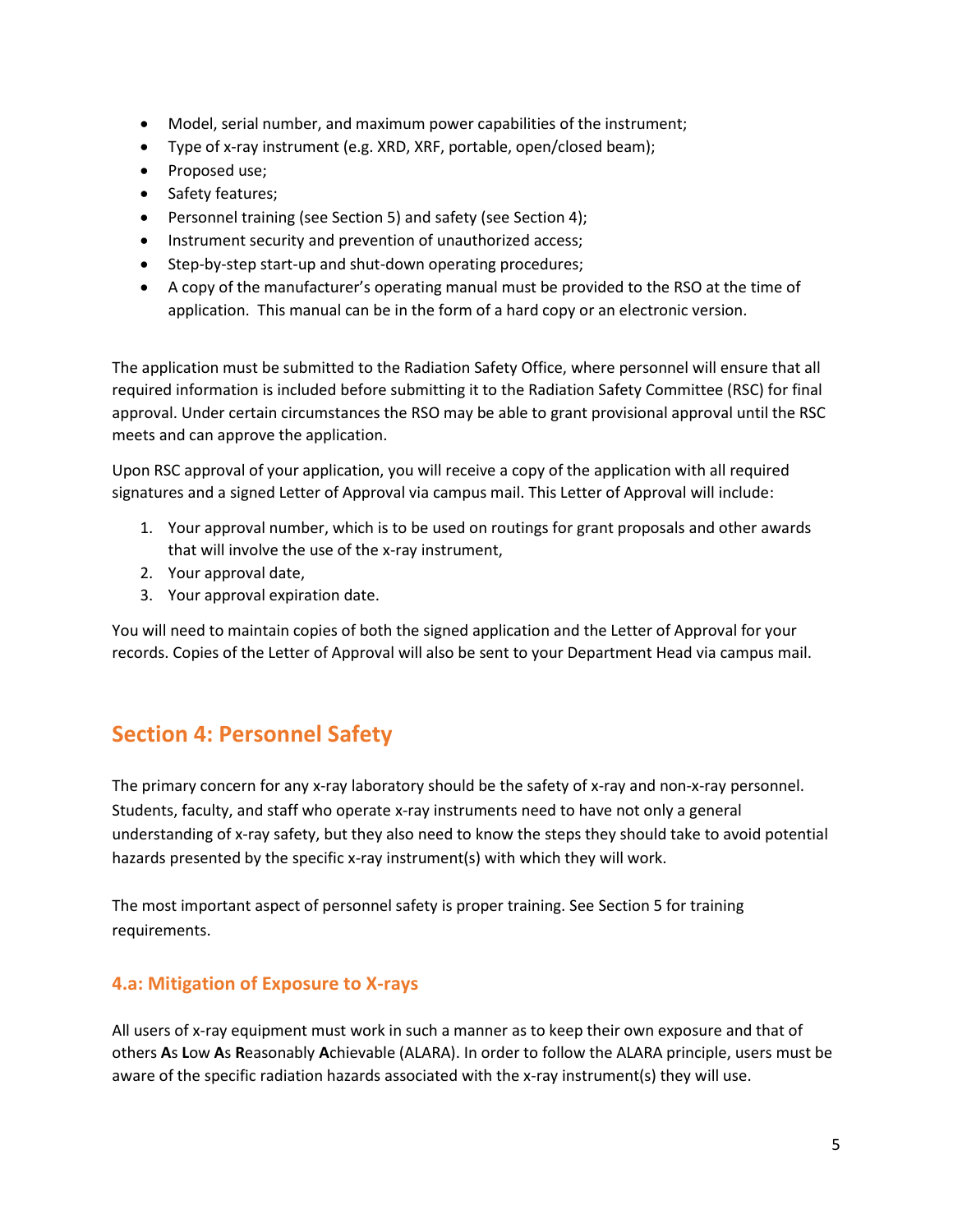#### <span id="page-5-0"></span>**4.a.1: Time, Distance, and Shielding**

The three major factors in reducing exposure and following the ALARA principle while working with x-ray equipment are **TIME, DISTANCE,** and **SHIELDING**. These factors will have a significant impact, either good or bad, on your overall exposure during x-ray operations. To reduce your exposure, use them as follows:

- 1. When possible, **reduce time** spent working near the instrument while x-rays are being produced.
- 2. When you must be present at the instrument during operation, **increase the distance** between yourself and the x-ray instrument as much as practical.
- 3. **Use shielding.** For enclosed beam systems, the shielding is built in. For open beam systems, this is a significant factor in reducing your exposure.

#### <span id="page-5-1"></span>**4.a.2: Machine Specific Safety**

Different types of x-ray machines have different safety features. It is the PI's responsibility to understand the safety features of his/her x-ray instrument and ensure that all users are well trained on them. It is important that all operators of your x-ray instrument understand the safety features that are designed into your x-ray device. Operators should know not only what the safety features are, but also how they work and, most importantly, how to determine if they are not working properly. This information should be incorporated into the Machine Specific Training (MST) for the x-ray instrument such that all users sign the document indicating that they understand how the safety devices work on the instrument they will use.

Following is a list of some common types of x-ray units and the common safety features with which they are equipped.

- **Enclosed beam** units are designed to contain the x-rays produced during operation. These instruments will have a shielded housing that completely encloses the x-ray system and prevents leakage of x-rays. The doors or access panels to sample chambers should be interlocked in one of two ways: 1) the opening of the x-ray beam shutter will engage a mechanical interlock that prevents the door/access panel from being opened while the shutter is open, or 2) the opening of the shutter will require an electronic signal that is only engaged when the door/access panel to the sample chamber is closed so that interruption of this signal will close the x-ray beam shutter.
- **Open beam** units do not have housing to contain the x-rays produced. These instruments may come with a variety of safety features designed to reduce the operator's risk of exposure as well as individuals in the area during operation. Some units will have a "fan" beam, which spreads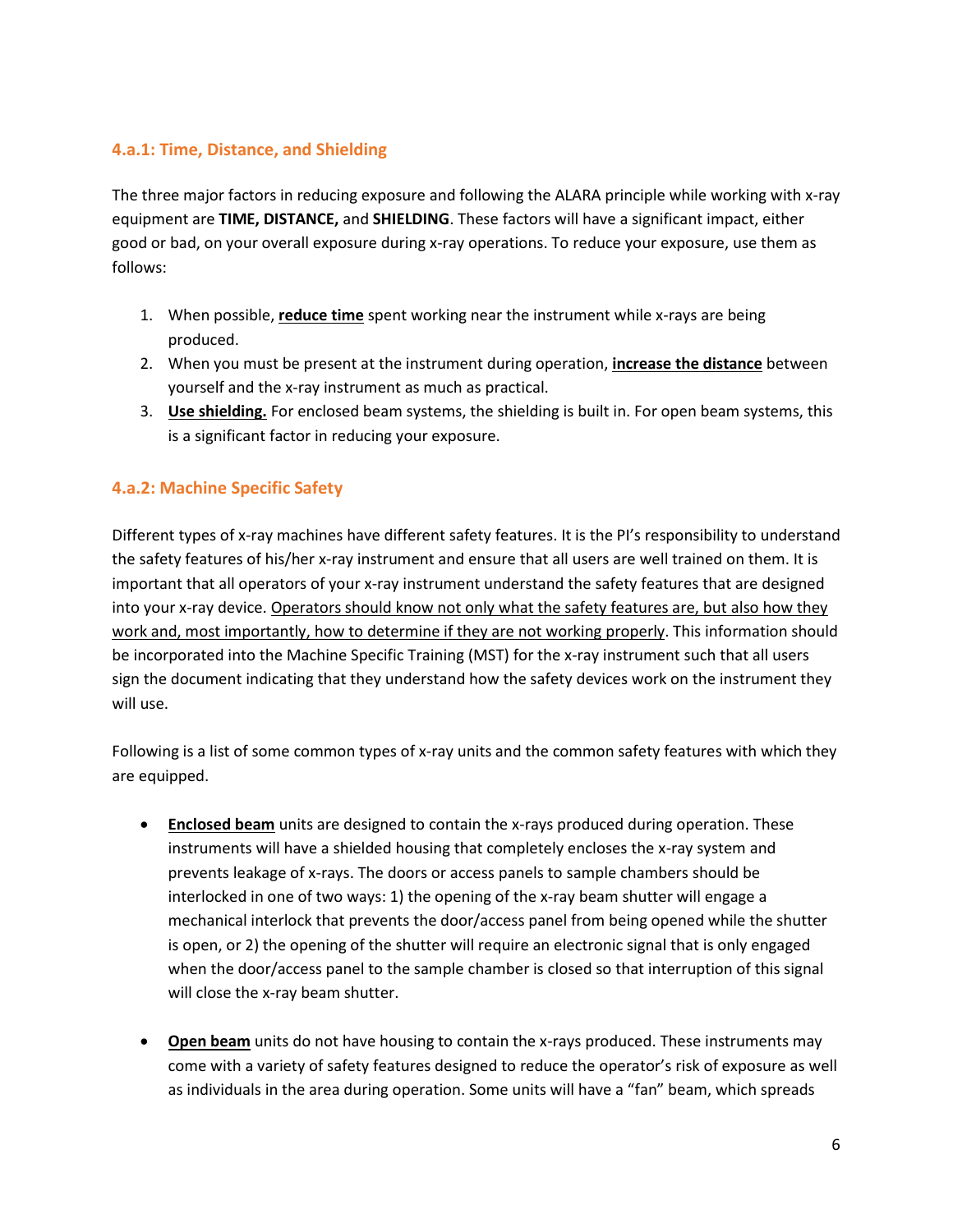the x-ray beam as it leaves the instrument, effectively reducing the potential exposure to the direct beam.

- **Hand-held devices** are **open beam** instruments designed to be portable so they can be used outside of controlled laboratory environments. These devices will likely have sensors on the nose of the instrument that must be depressed against the objects they are to analyze before the shutter will open. Other safety features may vary.
- **Custom built** units are those designed and assembled in a laboratory. The safety features of these instruments will vary with the design but will always be required to have standard features such as warnings lights, interlocks and caution signs. *The plans and designs of such*  instruments should be reviewed by the RSO before and during the building process to ensure that *certain features required by regulation are included in the system.*

Depending on the type of x-ray instrument you have, additional safety precautions may need to be incorporated into your procedure to ensure minimal exposure to the operator. In general, any open beam and custom built units will have additional requirements, but Radiation Safety personnel will assist with determining what kind of additional precautions will be necessary.

### <span id="page-6-0"></span>**4.b: Monitoring X-ray Exposures to Operators**

Some instruments will be assigned area dosimeters as determined by the RSO.

Body and extremity dosimeters will be issued by the Radiation Safety Office to operators of all openbeam units, regardless of frequency of use. This will satisfy one of the "alternate safety measures" required by ODEQ for open beam devices.

Operators of other x-ray instruments will be assigned personal body dosimeters. See [RSO Dosimeter](http://compliance.okstate.edu/sites/default/files/rso_docs/RSO%20Dosimeter%20Billing%20Policy.pdf)  **[Billing Policy](http://compliance.okstate.edu/sites/default/files/rso_docs/RSO%20Dosimeter%20Billing%20Policy.pdf) for billing information.** 

#### <span id="page-6-1"></span>**4.c: Non-X-ray Hazards**

Some x-ray instruments have other associated hazards that are not radiation related, e.g. coolants, electrical/shock hazards, or use of compressed gases. Operators of such instruments should be informed of these hazards as well.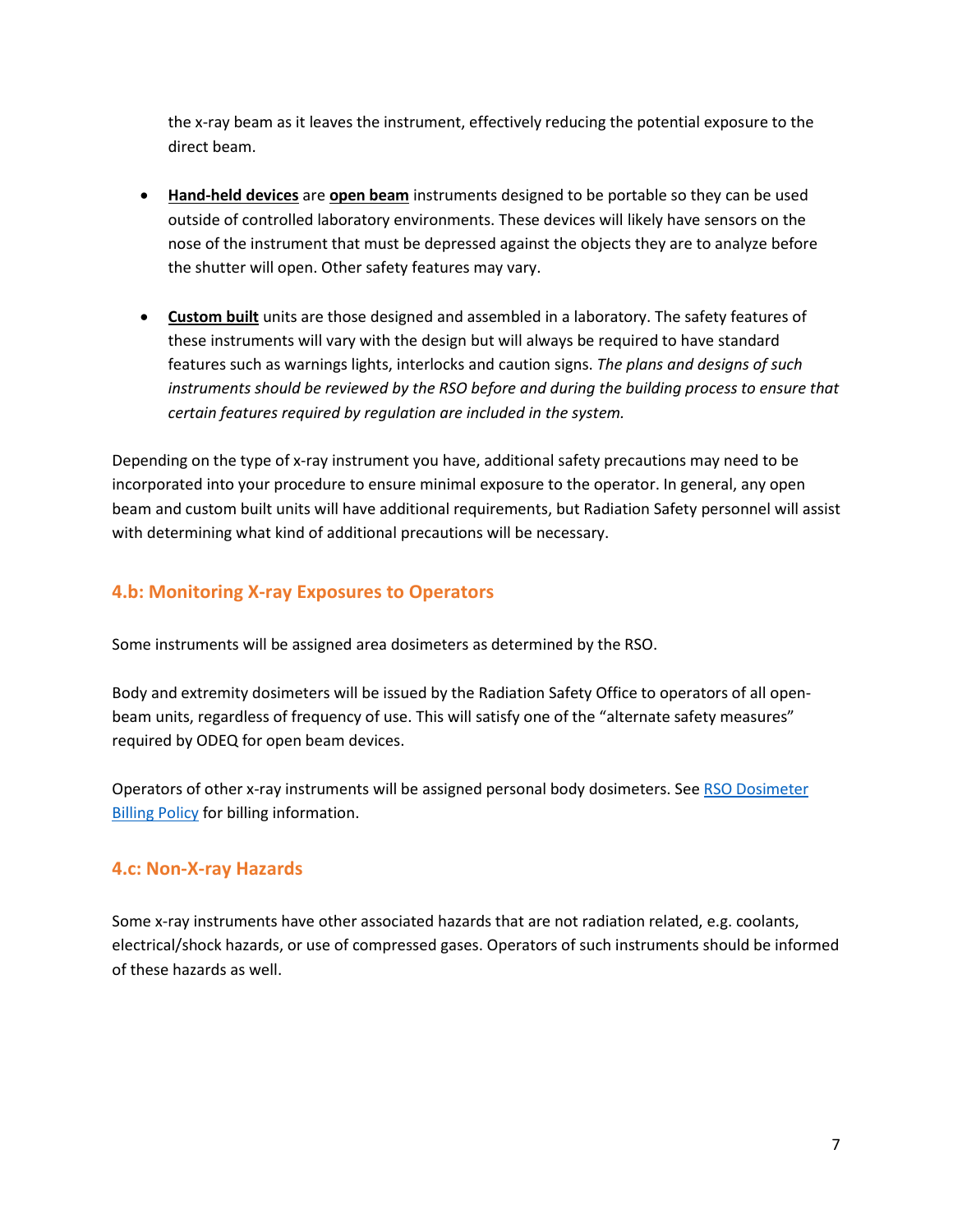## <span id="page-7-0"></span>**Section 5: Training for Users**

All users of x-ray producing equipment on the OSU-Stillwater and OSU-Tulsa campuses must be adequately trained prior to operating any x-ray equipment.

## <span id="page-7-1"></span>**5.a: Online Training**

All x-ray operators are required to take the online training provided by the Radiation Safety Office. [Radiation Safety Training Request Forms](http://compliance.okstate.edu/sites/default/files/rso_docs/Radiation%20Safety%20Training%20Request.pdf) an[d Non-User Training Request Forms](http://compliance.okstate.edu/sites/default/files/rso_docs/Radiation%20Safety%20NON-USER%20Training%20Request%20Form.pdf) are available on the Radiation Safety website and should be submitted to the Radiation Safety Officer via campus mail or email.

There are many types of training provided by the Radiation Safety Office, but only two pertain to x-ray users and PIs.

- The X-ray Training Course is required of all x-ray PIs and users. This training consists of a series of slides and a subsequent test, which must be repeated on an annual basis.
- The PI Responsibilities training is required of all x-ray PIs. This training consists of a series of slides followed by an acknowledgement that the trainee has read and understood his/her responsibilities as a PI. This is a one-time training required of all PIs.

## <span id="page-7-2"></span>**5.b: Machine Specific Training**

X-ray PIs are responsible for training their users on the specific hazards of their x-ray instruments and how to operate the x-ray instrument(s) safely. This is completed via machine specific training, or MST. Users should be made aware of the warning lights that indicate when x-rays are being produced, when the beam shutter is open, and how the interlocks on their system work. Dosimetry requirements as applicable, and emergency shut down procedures should be covered in the training.

MST is a required portion of the x-ray use application and is approved by the RSC. If MST is updated between application approvals, it must be approved by the RSO.

MST must be repeated by all users on an annual basis. Documentation of MST for all users must be readily available upon request (see Section 6). As PIs create their own MST and are expected to know the safety features and proper procedures for their x-ray instrument(s), PIs do not need to complete the MST.

MST will not be required of any PI who indicates in his/her application that he/she will be the sole operator of the instrument.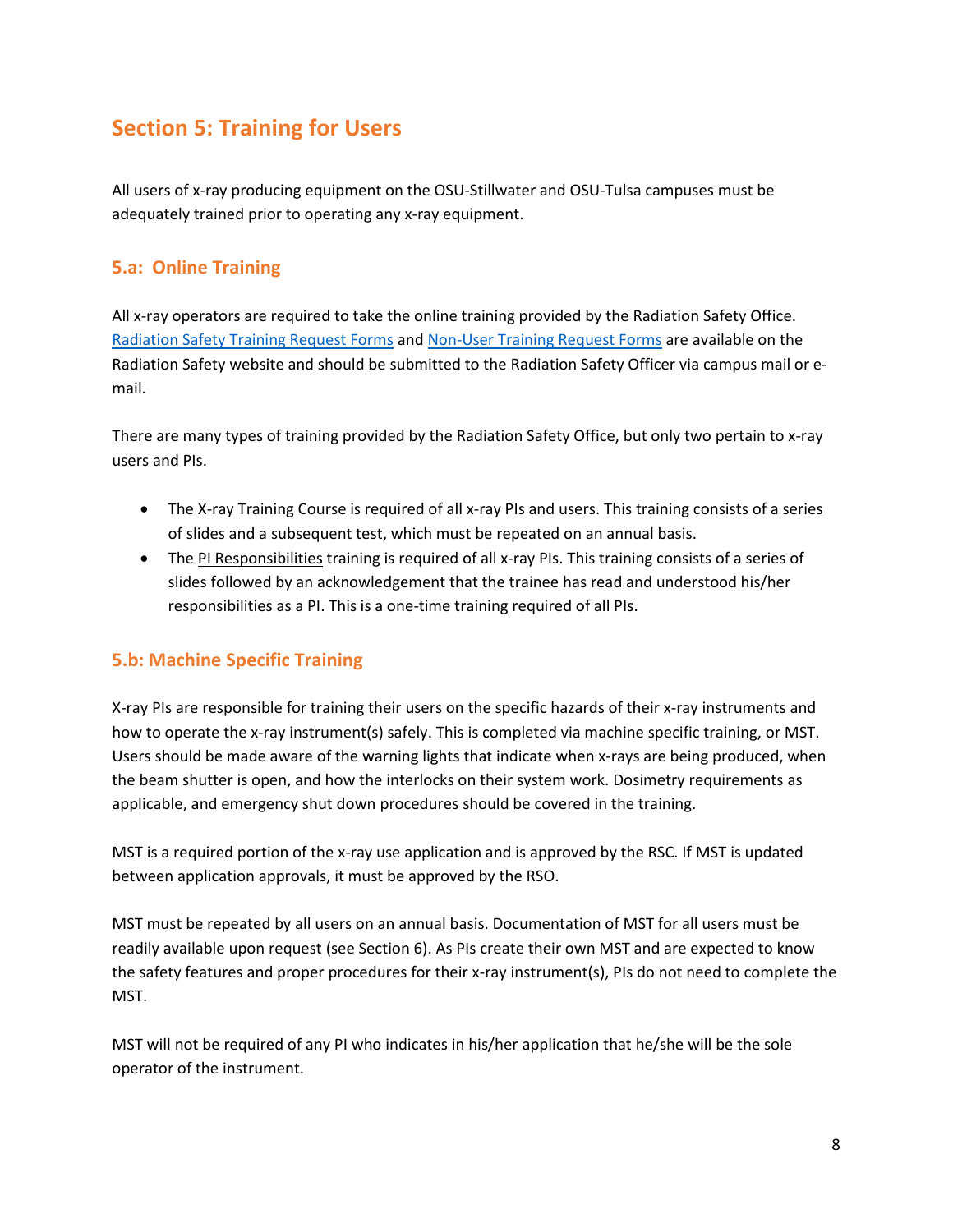### <span id="page-8-0"></span>**5.c: Non-User Training**

In some cases, x-ray PIs will have people who work in or have access to their x-ray labs but do not use the x-ray equipment. In these situations it is prudent to identify these workers as "non-users" and document their "training" by having them sign a statement of non-use. This will document that the user has been instructed that there is x-ray equipment in their work area and that they are not authorized to use/operate the x-ray equipment until further notice from the PI.

While an x-ray PI may request a non-user status and training for any of his/her workers as deemed necessary, they are typically given this status when they meet one or more of the following criteria:

- Worker has access to the lab where x-ray equipment is located/used;
- Worker may be present when instrument is in operation;
- X-ray instrument in worker's lab is not password protected and may be left unattended while in operation (enclosed beam systems only – must be approved by RSO).

The training requirements for non-workers are as follows:

- 1. Signed statement of non-use one-time only, not required to be repeated but the statement document must be approved by the Radiation Safety Office.
- 2. Online training no online training is required by the Radiation Safety Office, but the PI may choose to have the non-user take the online X-ray Training. If such requirements are requested, then the non-user will be required to repeat the training annually.

## <span id="page-8-1"></span>**Section 6: Inspections and X-ray Instrument Surveys**

Radiation Safety personnel will inspect and survey all x-ray equipment approved for use in laboratories on the OSU-Stillwater and OSU-Tulsa campuses.

#### <span id="page-8-2"></span>**6.a: Initial Inspections**

**All new x-ray equipment must be approved by the RSC (or RSO if applicable) before it can be used.**  Part of the approval process is inspection of the instrument and the proposed location by Radiation Safety personnel.

Initial inspections will be performed for any new x-ray instrument on the OSU campus. An x-ray notebook will be provided to the PI for record keeping purposes. X-ray notebooks have sections for the following records: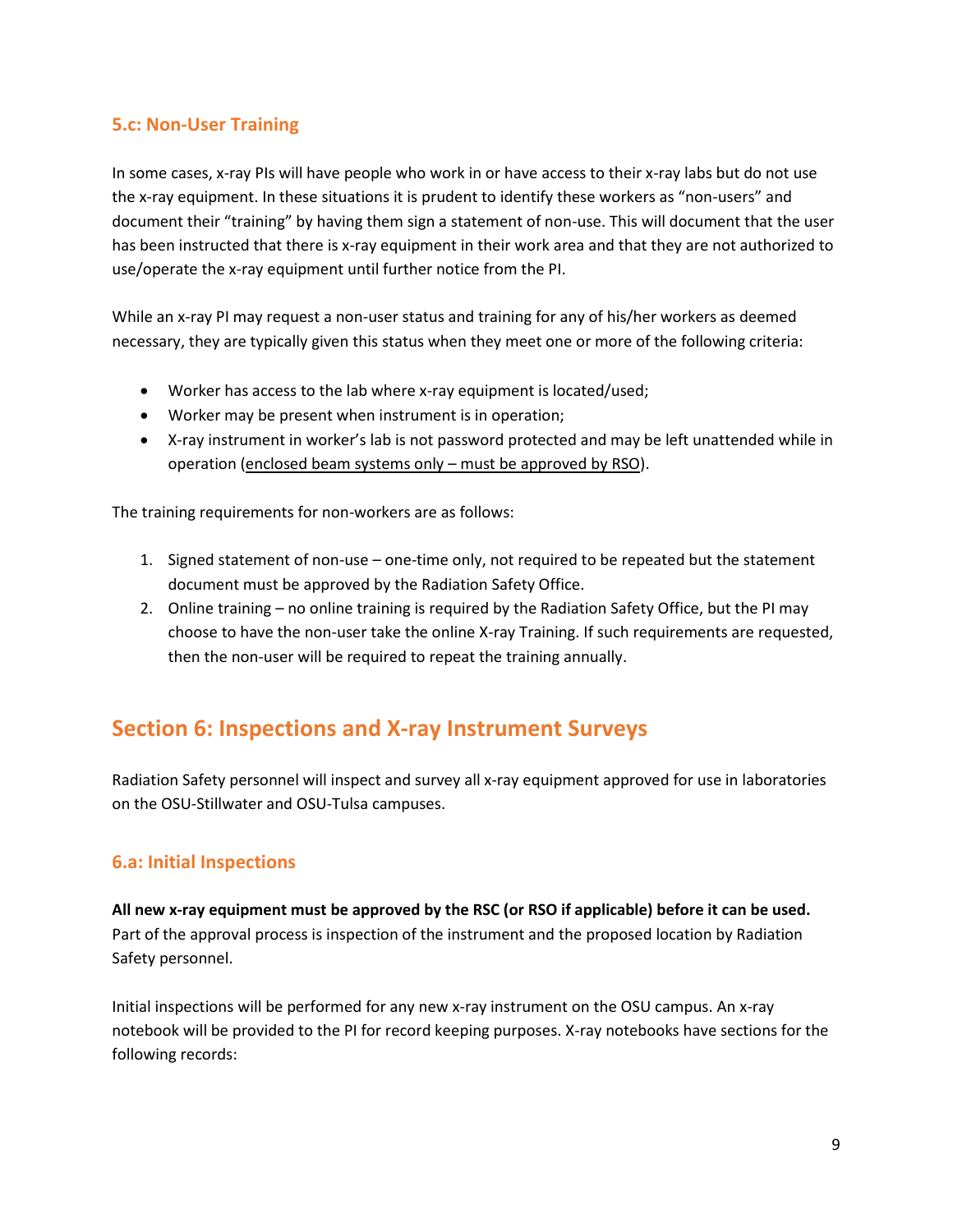- **Machine use logs**: A template is provided so that required information can be recorded. Alternatively, PIs may use a notebook, but it must be readily available and kept up-to-date with the following information:
	- o Date and time of use (required);
	- o Name of user (required);
	- o kV and mA settings (required);
	- $\circ$  A place for the name of the user's PI is helpful for common-use instruments (not required);
	- $\circ$  A place for comments, which is helpful, should the user need to note type of sample analyzed or encounter any software issues (not required).
- **List of authorized users/operators**: A template is provided for this, but it is not required. It is helpful to keep this list up-to-date when a PI is responsible for multiple x-ray machines or when multiple PIs are authorized to use a single x-ray instrument.
- **RSO Training Certificates**: Current training certificates should be maintained in the notebook and readily available upon request.
- **Machine Specific Training Documentation**: Current MST documentation for all users should be maintained in the notebook and readily available upon request.
- **Machine Maintenance Records**: Any records of maintenance or repair done on the x-ray instrument should be kept in the notebook. Note that certain types of maintenance/repair will require that Radiation Safety personnel perform a post-maintenance survey of the x-ray machine before the instrument can be used by OSU faculty, staff, or students.
- **Machine Monitoring Dosimetry Records**: If applicable, you should maintain copies of *area* dosimeter reports for your x-ray instrument. DO NOT keep copies of personal dosimeter records in a public place.
- **RSO Instrument Surveys and Inspection Reports:** You should maintain copies of instrument surveys and inspection reports in this section of the notebook.
- **OSU's Written Radiation Protection Plan for X-ray Machine Registrants:** A copy of this written plan is provided to you in the x-ray PI notebook as required by ODEQ 252:410-3-32. This written plan is also available online [here.](http://compliance.okstate.edu/sites/default/files/rso_docs/OSU%20Written%20Radiation%20Protection%20Plan%20for%20X-Rays.docx)

You should note that the initial inspection may require several visits by Radiation Safety personnel. There are required signs and notices that must be placed by Radiation Safety personnel, information about the x-ray instrument will need to be recorded so that it can be properly registered with the Radiation Safety Office and ODEQ. An initial survey of the x-ray instrument will need to be performed after installation and before regular use. For open beam instruments, additional room requirements may need to be in place. For this reason, **it is strongly recommended that you notify the RSO of your intent to purchase an x-ray instrument prior to the purchase**.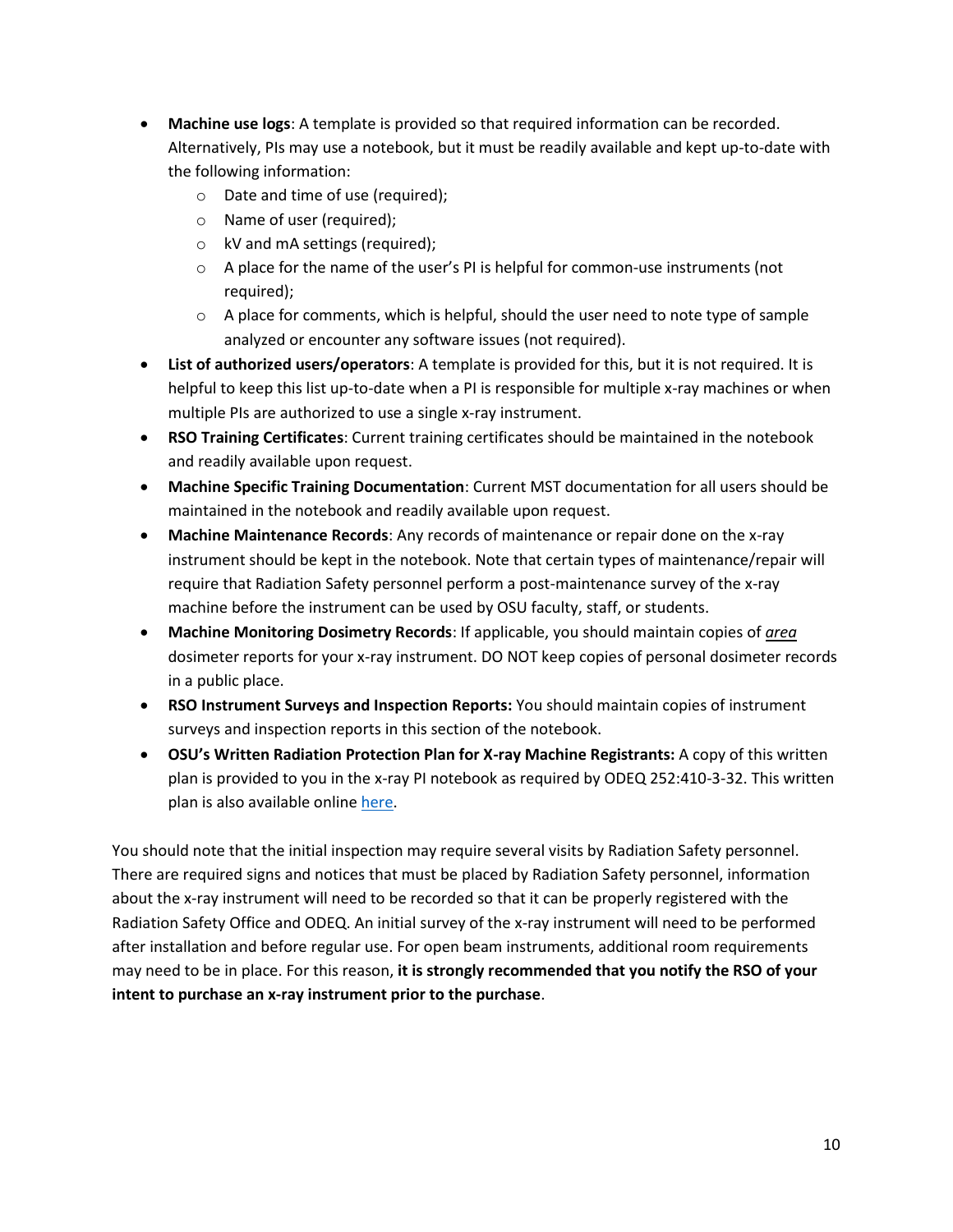### <span id="page-10-0"></span>**6.b: Annual Inspections**

All approved x-ray instruments and x-ray laboratories on campus must be inspected once per year. Inspections will verify that regulatory requirements are being met. These requirements include, but are not limited to, the following:

- X-ray instruments are properly registered;
- Use of x-rays is consistent with that described in current approved applications;
- Records described in X-ray Notebook provided to PI (see Section 6.a) are being maintained and are up-to-date;
- Dosimeters, both area and personal if applicable, are being used properly;
- X-ray instrument is secured from unauthorized access as described in the approved application;
- X-ray facility has the required postings in clear view;
- X-ray instrument has required notifications of the following:
	- o X-rays are being produced when energized;
	- o X-ray beam shutter is open;
- Survey of x-ray instrument while it is powered on and beam shutter is opened must be performed to either ensure there is no leakage of x-radiation (enclosed beam systems) or to confirm that prescribed exclusion zones or safe distances are adequate. Interlocks will be tested to verify that they are working properly by attempting to open the door to enclosed instruments while the beam shutter is open. **Please note that failure of any interlock device will result in immediate closure of the instrument and cessation of x-ray activities until such time as the interlock is functioning properly. Only RSO personnel can make this determination.**

Upon scheduling of your annual inspection, Radiation Safety personnel will send PIs copies of their current inventory and list of users with and users' training due dates. If updates are required, it is best if PIs can address them prior to an inspection in order to expedite the inspection process.

If Radiation Safety personnel identify items during an inspection that should be addressed, the PI will receive an e-mail listing the concerns and the corrective actions that need to be taken. Upon completion of all listed corrective actions, you will receive a signed inspection report from the RSO for your records.

*Please note that if an x-ray PI does not schedule his/her annual inspection, or does not comply with corrective actions in a timely manner, the RSO will place restrictions on his/her x-ray permit that may include inactivation of the PI's x-ray permit and administratively locking out the x-ray instrument until the inspection is completed and all corrective actions have been adequately addressed.*